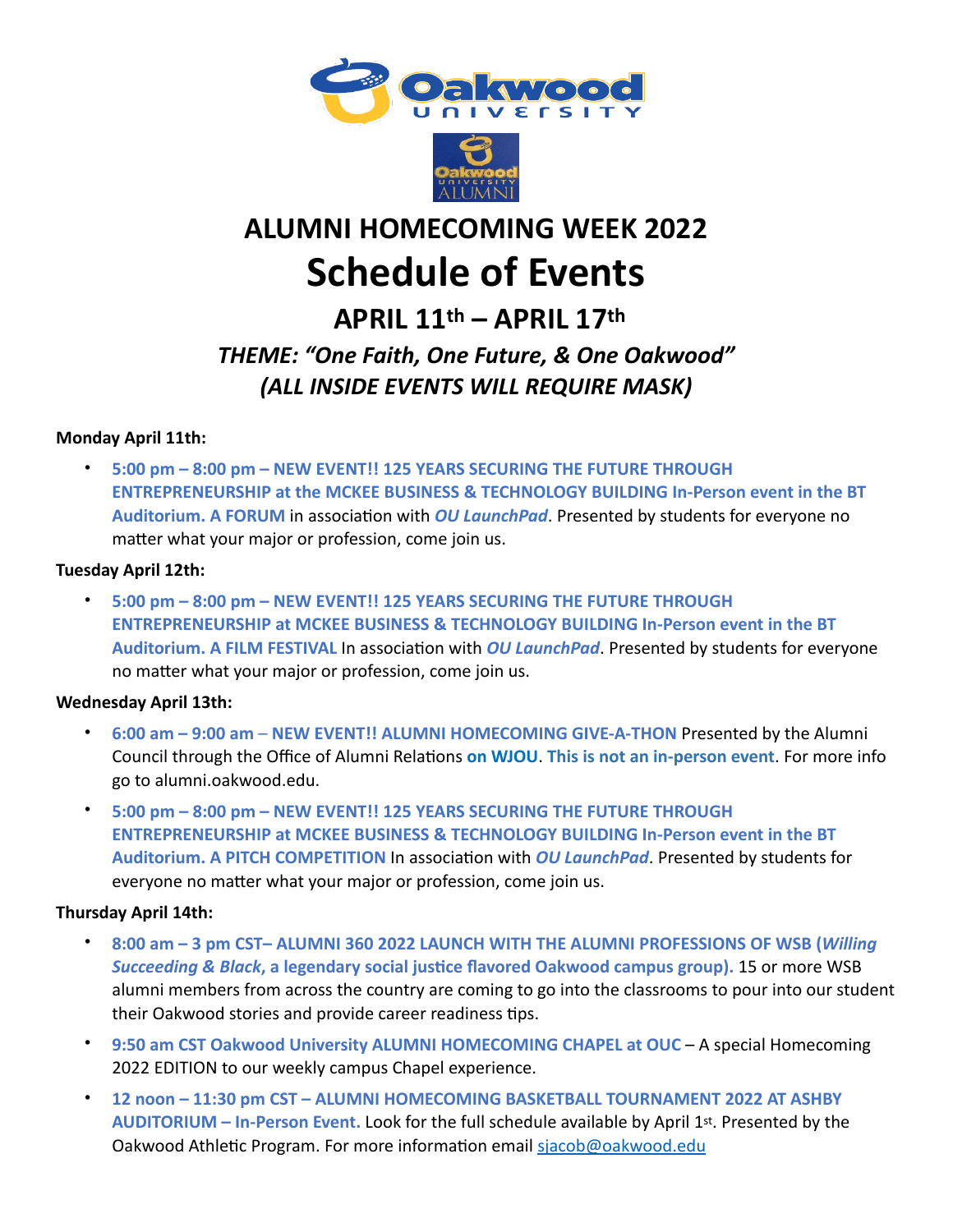• **5:00 pm – 7:00 pm CST – ALUMNI 360 EVENT – WSB** will meet with the USM Officers and also all student leaders on campus at BT Bldg. Auditorium. Refreshment will be provided first come first served.

#### **Friday April 15th:**

- **7:00 am 2:00 pm UNCF GOLF CLASSIC In-Person Event**. Hampton Cove Robert Trent Jones Golf Course To register today go to: give.oakwood.edu/uncf-golf/
- **8:00 am 3:00 pm CST ALUMNI HOMECOMING BASKETBALL TOURNAMENT 2022 AT ASHBY AUDITORIUM – In-Person Event.** Look for the full schedule available by April 1st. Presented by the Oakwood Athletic Program. For more information email [sjacob@oakwood.edu](mailto:sjacob@oakwood.edu)
- **10:00 am 12:00 pm CST ALUMNI 360 EVENT The Rhyne-Duncan Biomedical** Symposium in-person or virtual at Cooper Complex Bldg. 1, 2nd Floor Rm 233. Guest Alumni Speaker Professor Margo Bagley *"The Element to Success"* Panel Discussion. Zoom ID #918 9475 4725
- **10:00 am 5:00 pm Oakwood Farmer's Market with 20 vendors In-Person Event.**
- **11:00 pm 3:00 pm CST ALUMNI HOMECOMING KICK OFF EVENT CELEBRATION** at Oakwood Farms, Parking LOT facing the pavilion. (In-Person Event & Some parts Live Streaming on Oakwood University Facebook & YouTube Channels) Music, Spoken Word, VIP Interviews, 125<sup>th</sup> Apparel & items GIVEAWAYS.
	- o **Oakwood Legacy photo studio**
- **11:00 am 1:00 pm CST ALUMNI 360 EVENT THE POLITICAL SCIENCE DEPT** Presents an in-person networking Meet & Greet in the Camille Warren Resource Center in Moran Hall
- **11:30 am 3:00 pm CST ALUMNI 360 EVENT THE COMMUNICATION DEPT** Presents an in-person and virtual panel discussion entitled *"Oh, The Places We Go"* Zoom ID# 951 3996 0932 Password: 983049 (See flyer to register via Event Brite)
- **12:30 pm 3:00 pm ALUMNI 360 EVENT Dept. of Chemical & Biochemical Sciences Present an inperson Mixer** at Cooper Complex Bldg 1, 2nd Floor Rm 233.
- **6:15 pm CST Friday Vesper Program at OUC In-Person Event & Live Streaming** through Oakwood University Facebook & YouTube Channel) **Speaker: Dr. Kenneth Manders** – President of the Bermuda Conference
- **7:15 pm CST Oakwood Honors Program at OUC In-Person Event & Live Streaming** on Oakwood University Facebook & YouTube Channel. **OUR HONOREES:** Award winning singing group "**Virtue**", **Mr. Harry Swinton, Sr.**, and part of our **125 YEARS Celebration** we will honor **ALL** Oakwood Presidential Leadership through our **University Presidents and** Oakwood Student Leadership from our **USM Presidents.** Especially, the 5 living University Presidents & the 10 USM Presidents from the Last Decade. **Note:** This year, the **USM** is celebrating **75 Years of amazing leadership.**

#### **Sabbath April 16th:**

- **9:30 am CST Alumni Homecoming 2022 Sabbath School at the VBC In-person Event & Live Streaming** on Oakwood University Facebook & YouTube Channels.
	- o **Oakwood Legacy picture studio in front lobby through Divine Worship Service.**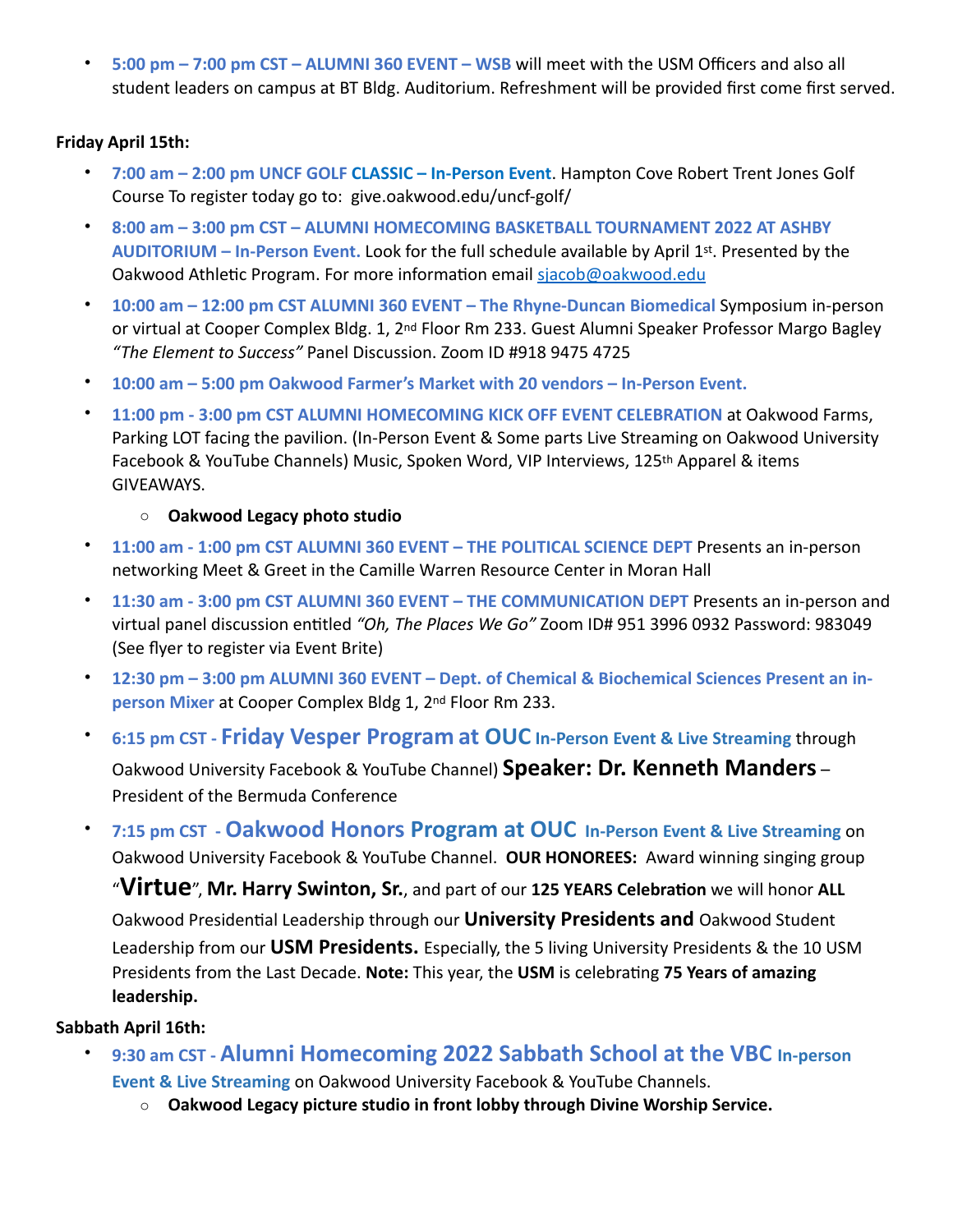- **10:45 am CST Alumni Homecoming 2021 Information & Inspiration at the VBC In-Person Event & Live Streaming** on Oakwood University Facebook & YouTube Channels.
- **11:00 am CST Alumni Homecoming 2021 Divine Worship Service at the VBC In-**

**Person Event & Live Streaming** on Oakwood University Facebook & YouTube Channels. **Speaker:** 

**Dr. G. Alexander Bryant,** NAD President. **Music by The Aeolians, and others** with our theme *"One Faith, One Future, One Oakwood"* 

- o **Oakwood Legacy picture studio in VBC front lobby**.
- <sup>o</sup> **Reunion Honor Class Pictures taken immediately following service on and near stage**
- **5:30 pm CST Reunion Honor Class Memories Program viewing at OUC In-person & Live streaming** on Oakwood University Facebook & YouTube Channels.
- **6:15 pm CST Sabbath Vesper Program at OUC In-Person Event & Live Streaming** on Oakwood University Facebook & YouTube Channels. **Speaker: Pastor Darnisha Thomas** '12 grad.
- **7:15 pm CST Airtime The Aeolians Concert Under the Direction of Dr. Jason Ferdinand In-Person Event & Live Streaming** on Oakwood University Facebook & YouTube Channels. **ALUMNI HOMECOMING 2022 SATURDAY NIGHT FUN:**
- **8:00 pm 12:00 am Midnight CST ALUMNI HOMECOMING BASKETBALL TOURNAMENT 2022 AT ASHBY AUDITORIUM – In-Person Event.** Look for the full schedule available by April 1st. Presented by the Oakwood Athletic Program. For more information email [sjacob@oakwood.edu](mailto:sjacob@oakwood.edu)
- **8:30 pm 11:00 pm ZOOM Reunion Honor Classes GET-TOGETHERS** Check OU APP or alumni.oakwood.edu for updates and more details.
- **9:45 pm 10:15 pm 125 YEAR CELEBRATION FIREWORKS DISPLAY near the silos In-person Event & Live Streaming** on Oakwood University Facebook & YouTube Channels.

#### **Sunday April 17th:**

- **8:00 am 10:00 am -** *Ride WitUs Huntsville* **in collaboration with the Office of Alumni Relations** this is a free CYCLING ride during Oakwood Alumni Homecoming 2022. For all our Oakwood Cyclists and those who simply want to ride, **bring your own bike or rent one in the city**. Kellie Hart is the coordinator. Location: TBD
- **9:00 am 3:00 pm CST ALUMNI HOMECOMING BASKETBALL TOURNAMENT 2022 AT ASHBY AUDITORIUM & MAYBE OAA – In-Person Event.** Look for the full schedule available by April 1st. Presented by the Oakwood Athletic Program. For more information email [sjacob@oakwood.edu](mailto:sjacob@oakwood.edu)
- **10:00 am 1:00 pm CST VIRTUAL DEPARTMENTAL ALUMNI 360 Events Zoom Events but some may be in-person.** Alumni 360 our initiative where Oakwood alumni circle back to their alma mater to network for their profession, and help current students through providing mentoring, internship opportunities, and jobs. For updates & more details go to alumni.oakwood.edu
- **10:00 am 12:00 pm CST ALUMNI 360 EVENT SCHOOL OF BUSINESS BIS & ALUMNI BRUNCH –** inperson event at the MBTC Dining Hall (See flyer to scan QR to register)
- **10: 00 am 5:00 CST –OAKWOOD ALUMNI HOMECOMING VENDOR VILLAGE EXTRAVAGANZA Inperson event At Oakwood Farms surrounding area** with 125th Celebration Apparel & items Giveaways, Music, Spoken Word, VIP VENDOR REGISTRATION go to alumni.oakwood.edu.
	- o **Oakwood Legacy picture studio**